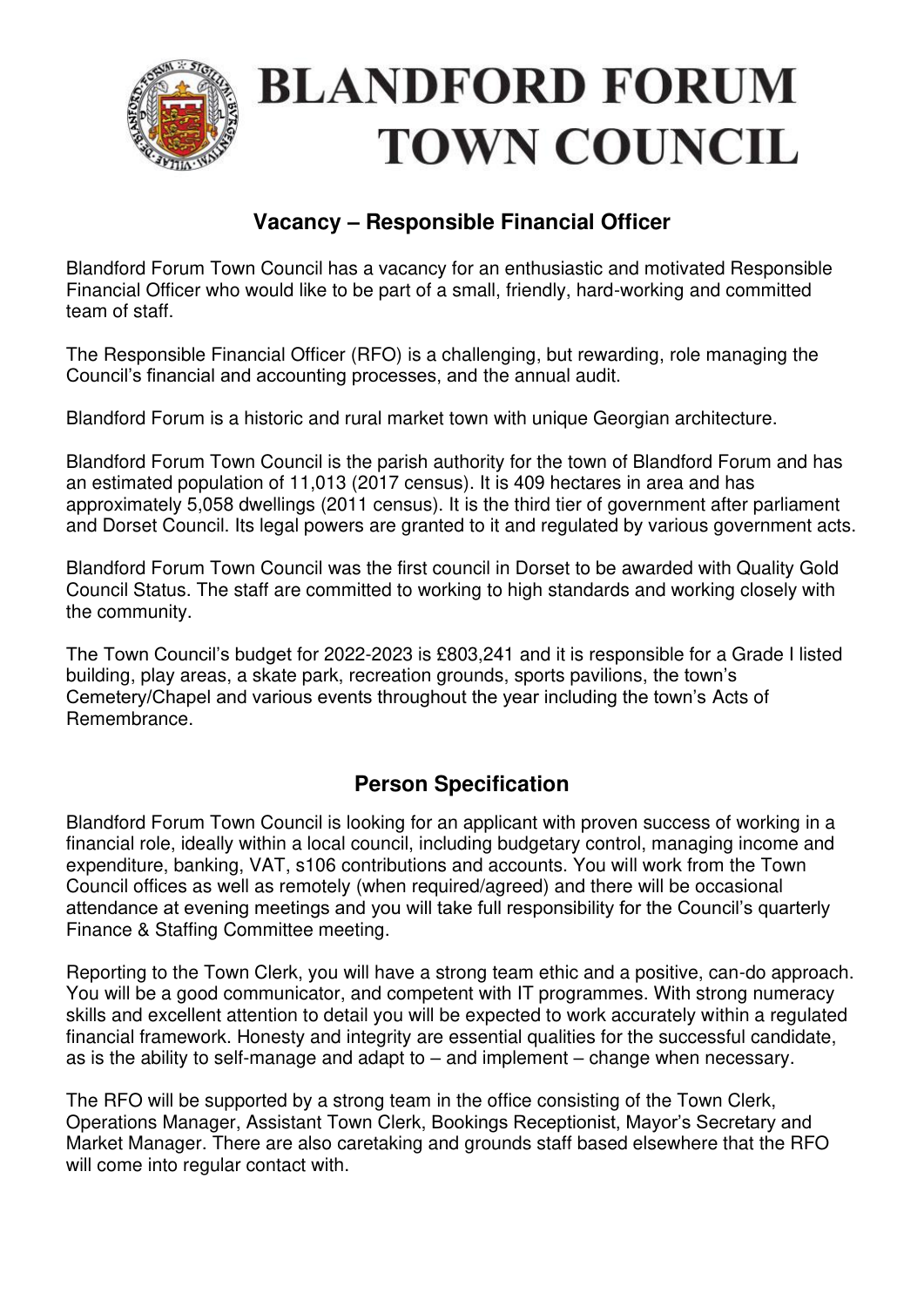**The Responsible Financial Officer is a position requiring the highest levels of honesty, trustworthiness, and integrity. You should therefore disclose at the earliest opportunity – either during the application process or during subsequent employment if you are aware, or ought to be aware, of any reason why your ability to perform your role professionally might be compromised. This does not affect your rights under Equalities legislation.** 

### **Qualifications**

- Essential Appropriate qualification in book-keeping or accounting qualification equivalent to a minimum of AAT Level 3.
- Desirable Public sector specific qualification (such as CiLCA / [FILCA\)](https://www.slcc.co.uk/qualification/filca/) or willingness to undertake training towards the FILCA, starting within a year of taking up the post.

#### **Experience**

- Experience of budgets and production of management reports, together with knowledge of local government accounting, would be an advantage.
- Willingness to undertake continuous relevant training.
- Good IT skills and fully conversant with computerised accountancy packages (Sage Accounts Package Line 50 and Sage Payroll) and Microsoft Office applications (particularly Word and Excel).
- Demonstrated capability to work proactively, to identify both opportunities and risks and to organise and prioritise work to deliver organisational objectives and projects.
- Demonstrated capability to work effectively and flexibly with a wide variety of organisations and personalities within a local community to ensure that the financial management of the Council makes excellent service delivery to the community of Blandford Forum its highest priority.
- Demonstrated capability working within a small team to provide ad hoc and if necessary, hands-on support for colleagues in non-financial areas to ensure service delivery.
- Evidence of continued professional development and the acquisition of new skills.
- Can-do approach to using resources to deliver the desired outcomes and impacts for the Council.

# **Personal Qualities**

- To have a heart for public service within a community facing challenges and disadvantage.
- Integrity and professionalism in undertaking all duties as expected of an accountancy professional.
- A commitment to implementing the agreed policies of the Council to the best of your ability regardless of your personal opinions.
- The ability to communicate (both orally and in writing), effectively, confidently and sensitively to Councillors, colleagues, partner organisations, contractors, customers and the public.
- The ability to exercise mature and good judgement, behave with discretion and maintain confidentiality appropriately.
- Enthusiasm and willingness to contribute to the effective functioning of a small staff team as a supportive and trusted senior post-holder and colleague.
- Cheerfulness, patience and a creative can-do attitude in relation to identifying and dealing professionally and effectively with challenges and problems.
- An ability to both give and receive constructive criticism and contribute positively to improvements in your own work and that of colleagues.